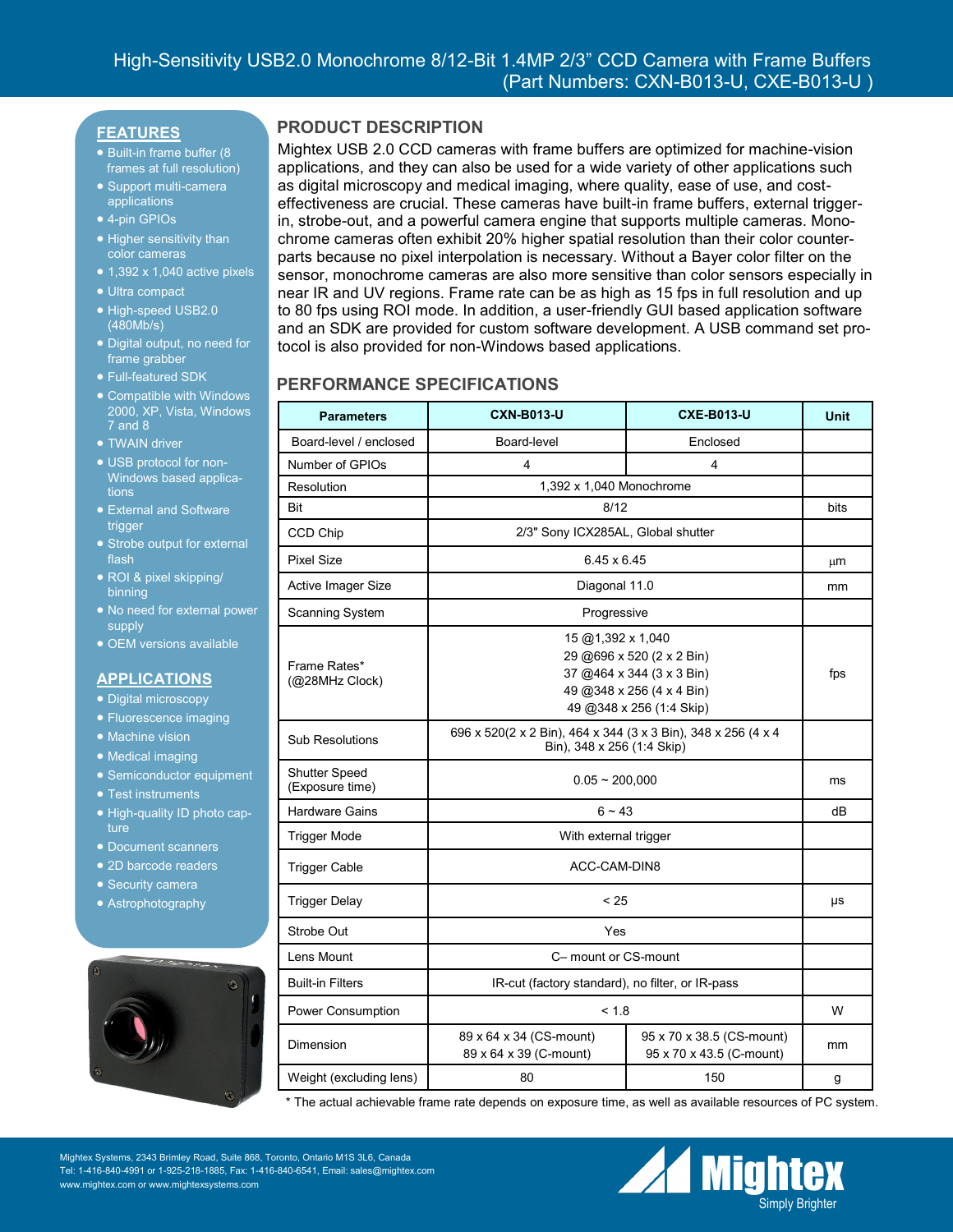### **OPERATION CONDITION**

Operating Temperature Range: 0°C ~ 45°C Storage Temperature Range:  $-25^{\circ}$ C ~ 85 $^{\circ}$ C Relative Humidity, Non-condensing:  $5\% \sim 95\%$ 

### **RECOMMENDED SYSTEM CONFIGURATION**

RAM: 256MB or greater

Processor: Pentium III 900 MHz or better, or a compatible processor Operating System: Windows 2000, XP, Vista, Windows 7 and 8 Hard Disk Space: 30MB for software installation, plus additional space for storing captured images USB2.0 Host Controller: Intel integrated host controller (recommended)



## **EXAMPLE OF GRAPHICAL USER INTERFACE**

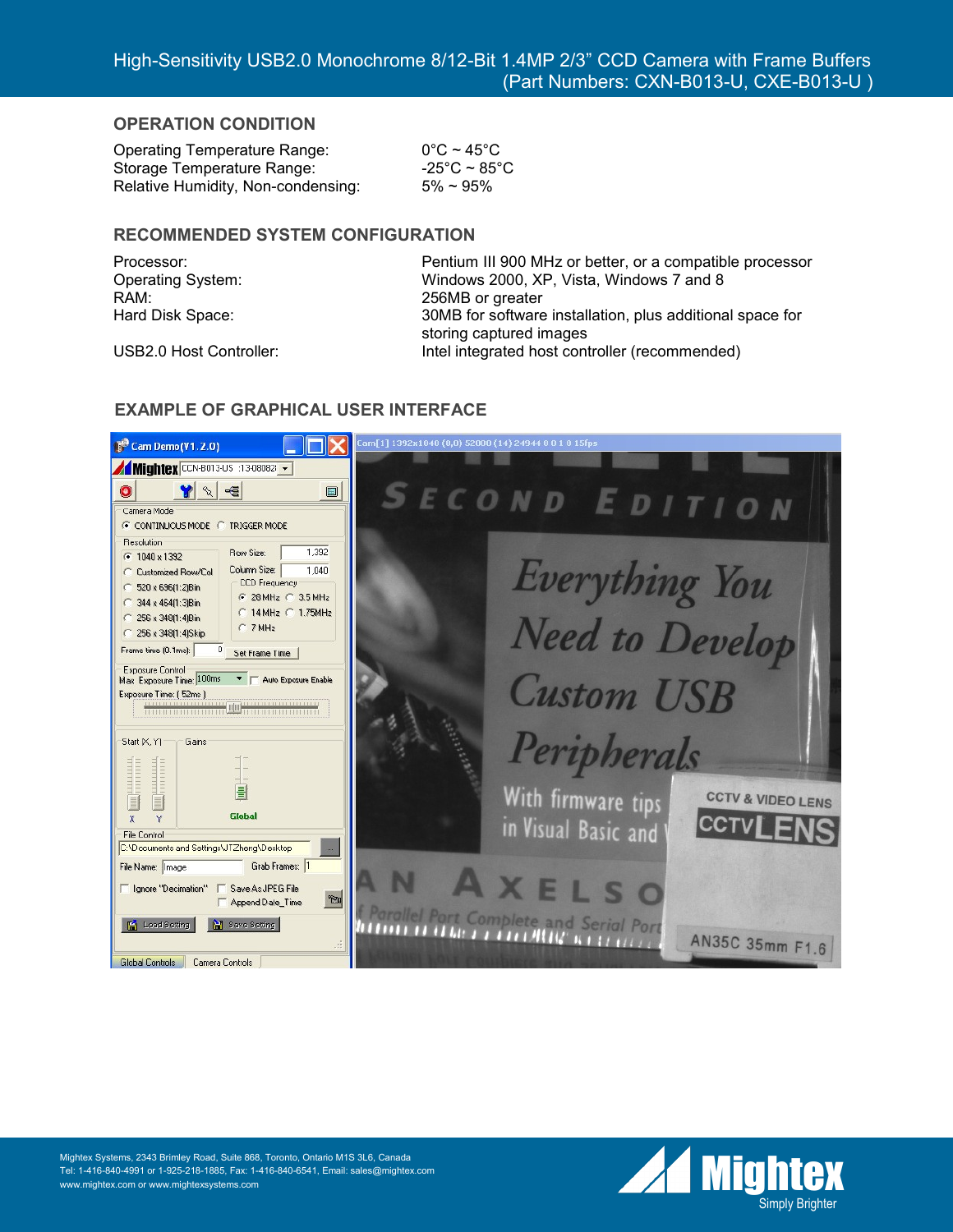# **INSTALLATION DRAWINGS**

### **Enclosed camera with CS-mount**